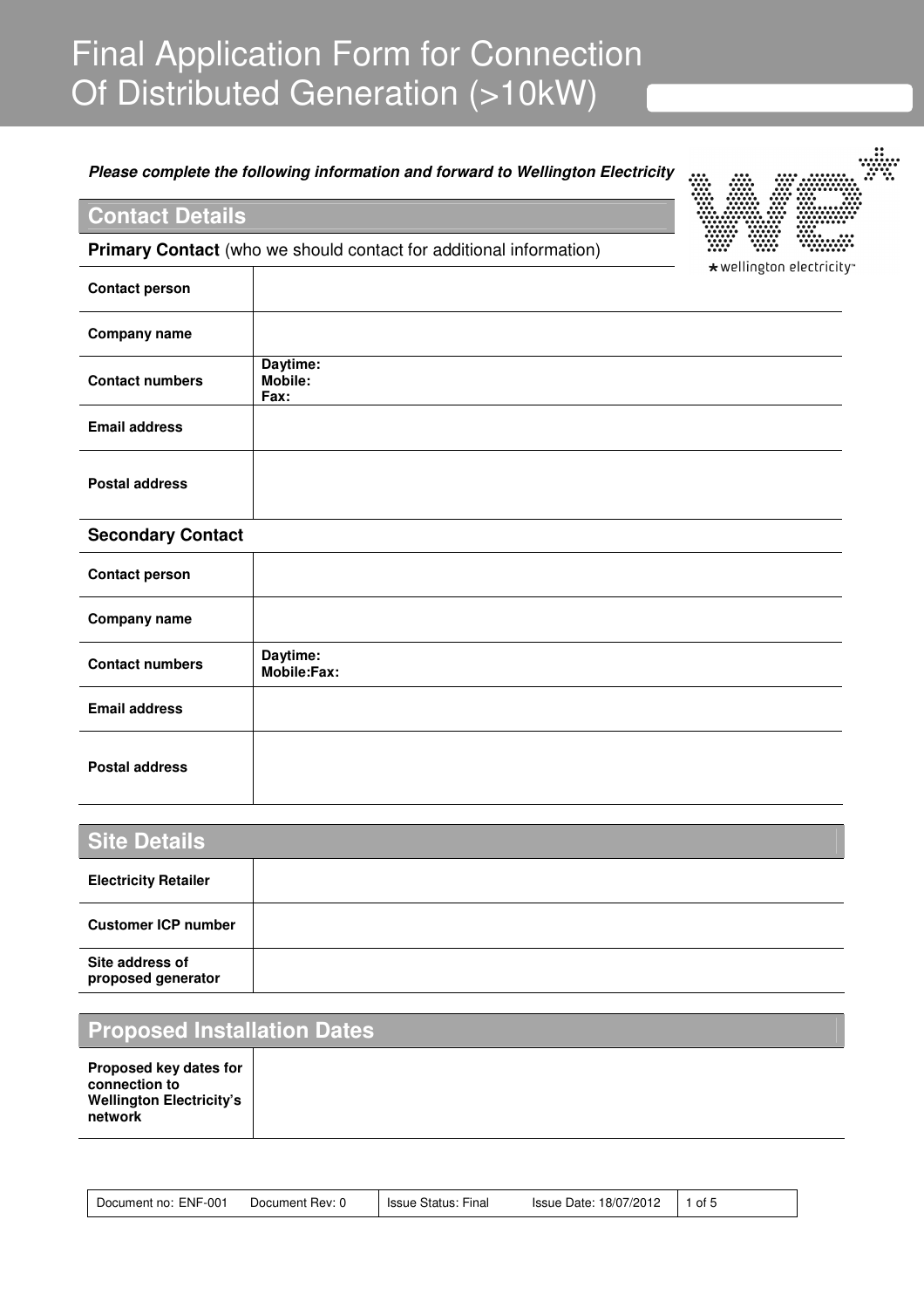| <b>System Specifications</b><br>(for all generation >10kW)                                                                                                                             |                   |
|----------------------------------------------------------------------------------------------------------------------------------------------------------------------------------------|-------------------|
| <b>Generating Plant Data</b>                                                                                                                                                           |                   |
| <b>Terminal Volts (kV)</b>                                                                                                                                                             |                   |
| <b>Rated kVA</b>                                                                                                                                                                       |                   |
| <b>Rated kV</b>                                                                                                                                                                        |                   |
| Maximum active power sent out (kW max)                                                                                                                                                 |                   |
| Reactive power requirements (kVAr), if any                                                                                                                                             |                   |
| <b>Power Factor at maximum kW</b>                                                                                                                                                      |                   |
| <b>Vector Group</b>                                                                                                                                                                    |                   |
| Type of generating plant (e.g. synchronous,<br>asynchronous)                                                                                                                           |                   |
| Type of prime mover                                                                                                                                                                    |                   |
| Anticipated operating regime of generation e.g.<br>continuous, intermittent, peak lopping                                                                                              |                   |
| Fault level contribution (for large machines this may<br>be covered in the detail specifications below)                                                                                |                   |
| Method of voltage control                                                                                                                                                              |                   |
| Generator transformer details, as applicable                                                                                                                                           | Attached $\Box$   |
| <b>Fuel Type</b>                                                                                                                                                                       |                   |
| Requirements for top-up supplies and/or standby<br>supplies                                                                                                                            |                   |
| <b>Interface Arrangements</b>                                                                                                                                                          |                   |
| The means of synchronisation between the<br><b>Distribution network and the Generator</b>                                                                                              |                   |
| Details of arrangements for connecting with earth<br>that forms part of the Generator's system directly<br>connected to the distribution system                                        | Attached $\Box$   |
| The means of connection and disconnection which<br>are to be employed                                                                                                                  | Attached <b>I</b> |
| Ability of plant to backfeed the external system                                                                                                                                       |                   |
| Protection equipment, protection schemes and<br>protection setting                                                                                                                     | Attached $\Box$   |
| Precautions to be taken to ensure the continuance of<br>safe conditions should any earthed neutral point of<br>the Generator's system operated at HV become<br>disconnected from earth | Attached □        |

| Document no: ENF-001<br>Document Rev: 0 | Issue Status: Final | Issue Date: 18/07/2012 2 of 5 |  |
|-----------------------------------------|---------------------|-------------------------------|--|
|-----------------------------------------|---------------------|-------------------------------|--|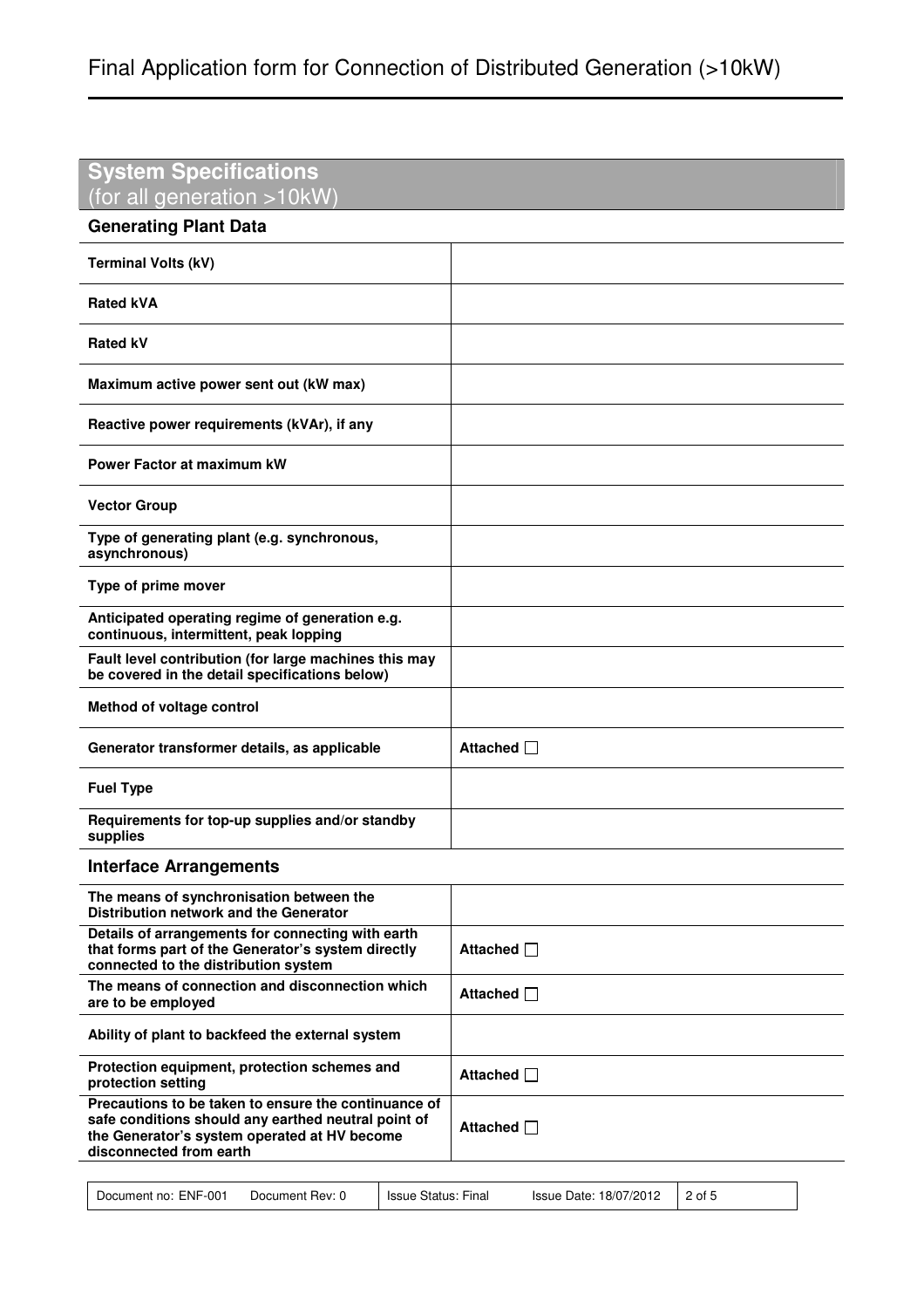### **Detailed Specifications**

For distributed generators connected at voltages equal to or greater than 6.6kV or of capacity 1MW or greater, please also complete the following information:

| <b>Technical Data</b>                                    |                                                              |            |
|----------------------------------------------------------|--------------------------------------------------------------|------------|
| Generating plant information (impedances p.u. on rating) |                                                              | Attached □ |
| Type of prime mover                                      |                                                              |            |
| <b>Rated MVA</b>                                         |                                                              |            |
| <b>Rated MW</b>                                          |                                                              |            |
| Generator MW/MVAr capability chart (at terminals)        |                                                              |            |
| Type of excitation system                                |                                                              |            |
| Inertia constant MW secs/MVA (whole machine)             |                                                              |            |
| <b>Stator resistance</b>                                 |                                                              |            |
|                                                          | - sub transient                                              |            |
| <b>Direct axis reactances</b>                            | - transient                                                  |            |
|                                                          | - synchronous                                                |            |
|                                                          | - sub transient                                              |            |
| <b>Quadrature axis</b><br>reactances                     | - transient                                                  |            |
|                                                          | - synchronous                                                |            |
|                                                          | - Direct axis transient                                      |            |
| <b>Time constants</b>                                    | - Direct axis sub-transient                                  |            |
|                                                          | - Quadrature axis transient                                  |            |
|                                                          | - Quadrature axis sub-<br>transient                          |            |
| Open or short                                            | - Sub-transient (stating<br>either circuit time<br>constant) |            |
|                                                          | - Resistance                                                 |            |
| Zero Sequence                                            | - Reactance                                                  |            |
| <b>Negative Sequence</b>                                 | - Resistance                                                 |            |
|                                                          | - Reactance                                                  |            |

| Document no: ENF-001 | Document Rev: 0 | Issue Status: Final | 18/07/2012<br>Issue Date: | 3 of 5 |  |
|----------------------|-----------------|---------------------|---------------------------|--------|--|
|----------------------|-----------------|---------------------|---------------------------|--------|--|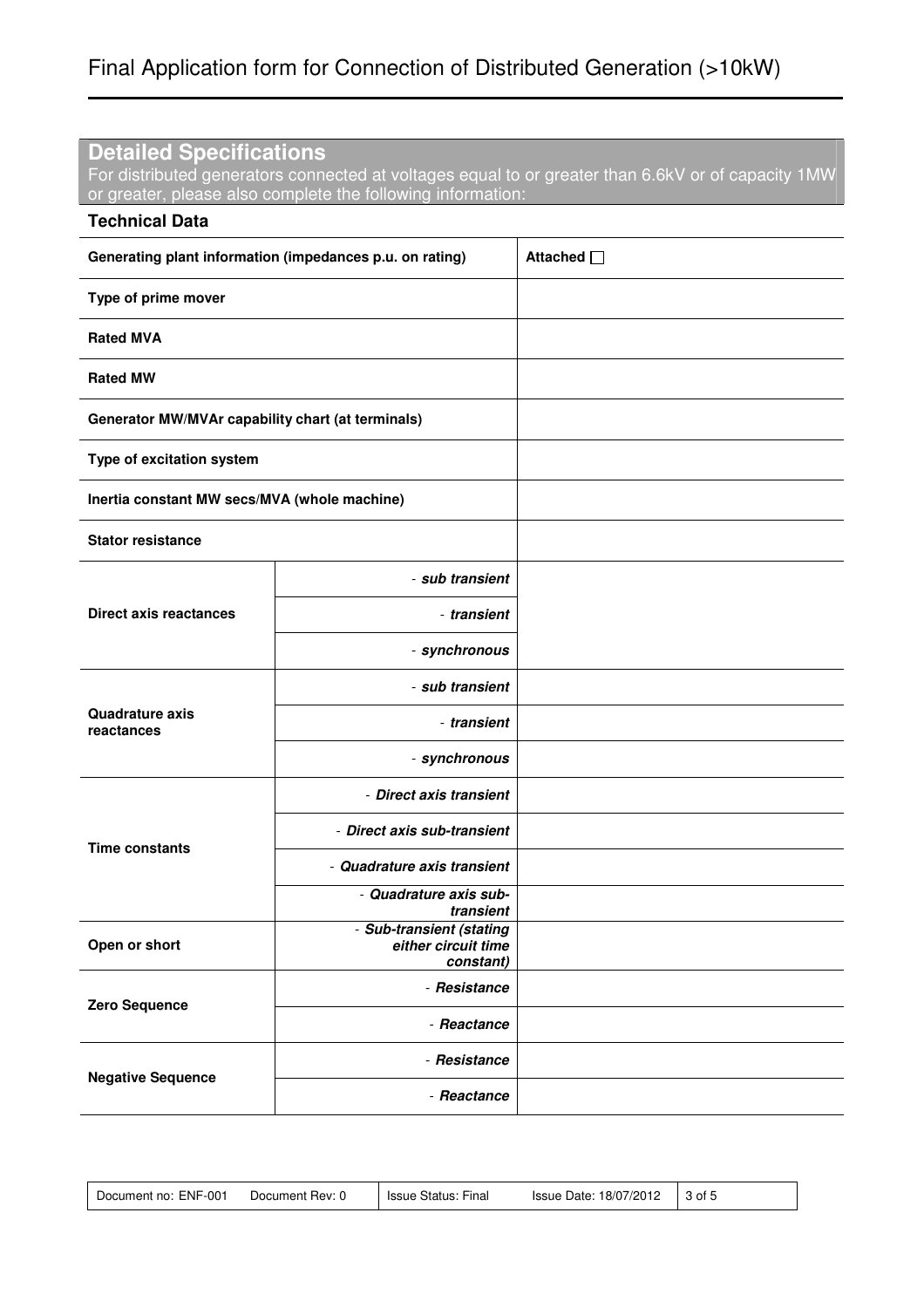|                                                                                                                                                                                                                          | - Resistance (RI, Rø)                                                                                                       |                 |
|--------------------------------------------------------------------------------------------------------------------------------------------------------------------------------------------------------------------------|-----------------------------------------------------------------------------------------------------------------------------|-----------------|
|                                                                                                                                                                                                                          | - Reactance (XI, Xø)                                                                                                        |                 |
| <b>Generator Transformer</b>                                                                                                                                                                                             | - MVA rating                                                                                                                |                 |
|                                                                                                                                                                                                                          | - Tap arrangement                                                                                                           |                 |
|                                                                                                                                                                                                                          | - Vector Group                                                                                                              |                 |
|                                                                                                                                                                                                                          | - Earthing                                                                                                                  |                 |
| <b>Automatic Voltage Regulator</b>                                                                                                                                                                                       |                                                                                                                             |                 |
| voltage control limits                                                                                                                                                                                                   | A block Diagram for the model of the AVR system including the<br>data on the forward and feedback gains, time constants and | Attached $\Box$ |
| Speed governor and prime mover data                                                                                                                                                                                      |                                                                                                                             |                 |
| A block diagram for the model of the generating plant governor<br>detailing the governor flyball, if applicable, and system control<br>and turbine time constants, together with the turbine rating<br>and maximum power |                                                                                                                             | Attached $\Box$ |
| The means of synchronisation between the Distribution<br>Network and the generator                                                                                                                                       |                                                                                                                             |                 |
| distribution system                                                                                                                                                                                                      | Details of arrangements for connecting with earth that forms<br>part of the Generator's system directly connected to the    | Attached □      |
| The means of connection and disconnection which are to be<br>employed                                                                                                                                                    |                                                                                                                             |                 |
| Ability of plant to backfeed external system                                                                                                                                                                             |                                                                                                                             |                 |
| Protection equipment and protection setting                                                                                                                                                                              |                                                                                                                             | Attached $\Box$ |
| Precautions to be taken to ensure the continuance of safe<br>conditions should any earthed neutral point of the Generator's<br>system operated at HV become disconnected from earth                                      |                                                                                                                             | Attached □      |